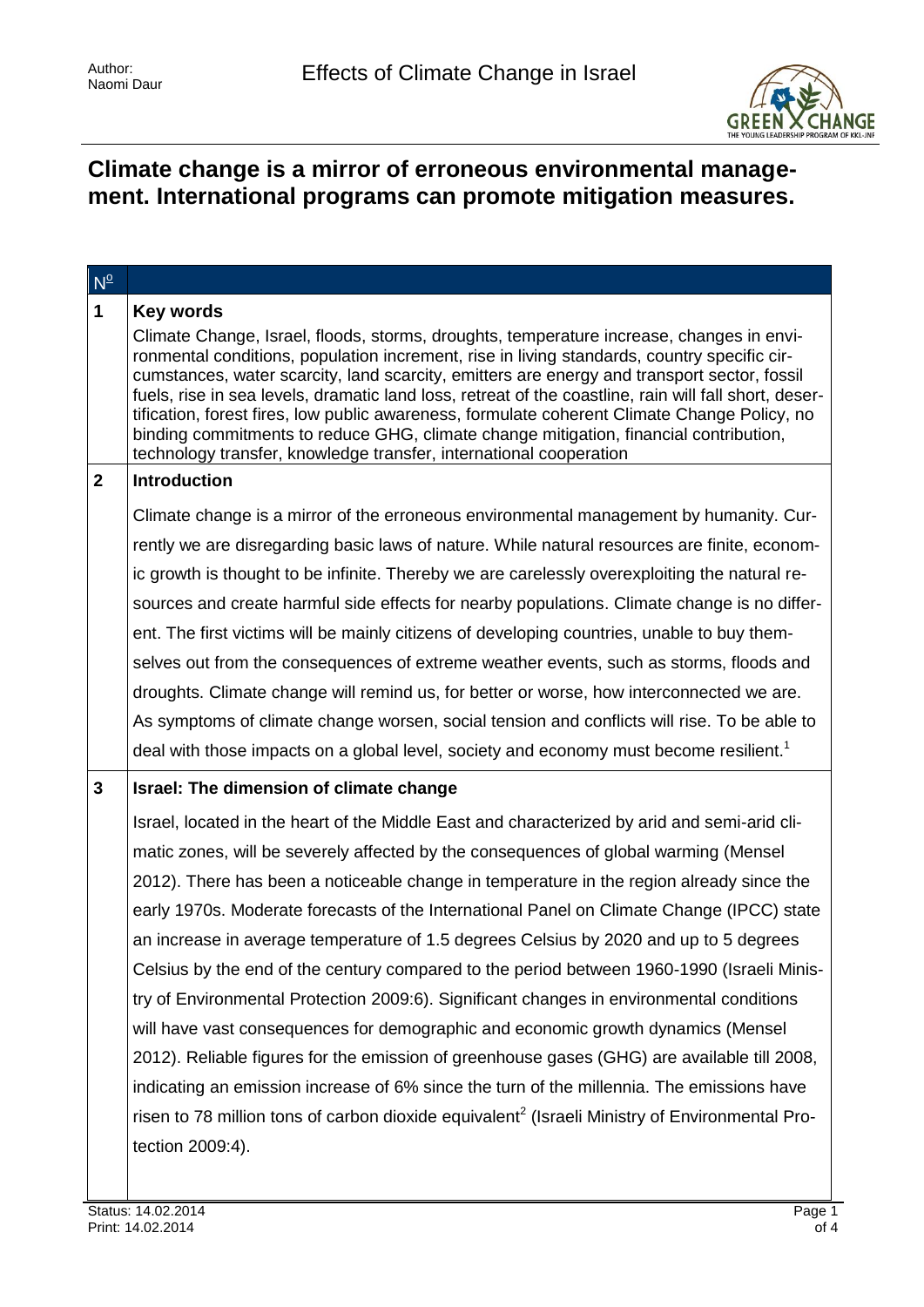



Source: Israel Bureau of Statistics (cited in Israel Ministry of Environmental Protection 2009:4).

In contrary to many other developed countries, whose greenhouse gas emissions decrease, Israel's emissions are expected to continue to increase under a "business as usual" scenario. The emission increase is largely triggered by the population increment, rise in living standards and country specific circumstances, such as water and land scarcity (Israeli Ministry of Environmental Protection 2009:3).

The main emitters are the energy and transport sector (power generation and fuel combustion). In Israel, electricity comes almost exclusively from fossil fuels, thus changes are needed (Mensel 2012).

Research predicts a continual increase in temperature, alongside further decrease in rainfall, leading to lower amounts and quality of drinking water, as well as increasing sea level due to the melting of the polar ice caps. For Israel a ten centimeter rise in sea level per decade, as predicted by scientists for the Mediterranean Sea, would mean a dramatic loss between 0.4 and 2 square kilometers of land and an unstoppable retreat of the coastline between 2 and 10 meters every decade (Mensel 2012). In addition, the likeability for floods will increase since relatively large volumes of rain will fall in short periods of time exceeding the soils capacity for absorption and carrying capacity of rivers and wadis<sup>3</sup>. Furthermore, there will be changes in flora and fauna for instance by desertification and forest fires.<sup>4</sup>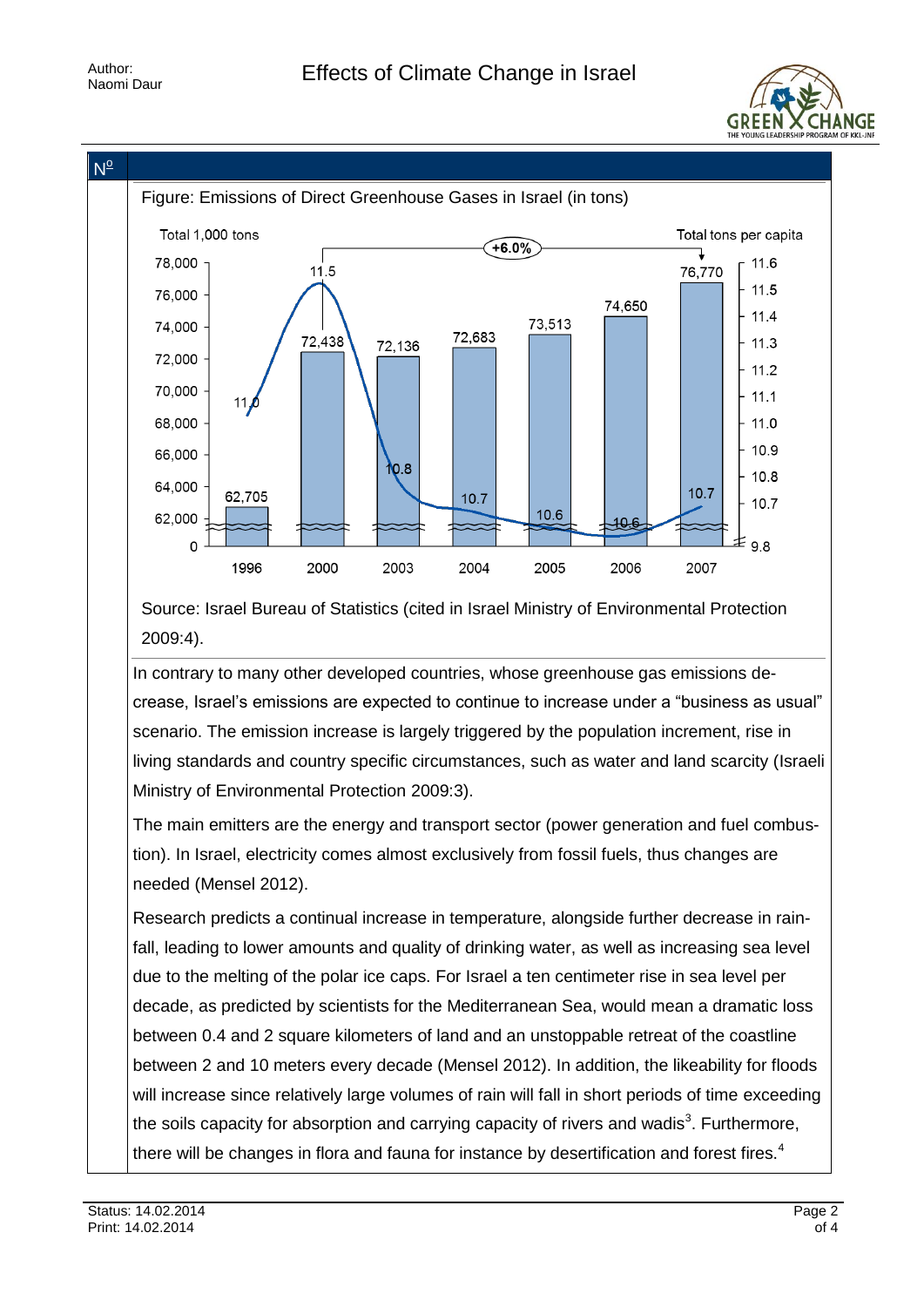

### $N^{\circ}$

## **4 Challenges of rethinking mitigation**

However, a 2009 survey at Ben Gurion University indicated only low public awareness about climate change and its impacts on Israel. The respondent's majority placed climate change as least issue of concern in a long list of topics including security, water scarcity, national economy and others.<sup>5</sup> The public expenditure for the Ministry of Environmental Protection was relatively low, as they received about 6 billion Israeli shekels for their twoyear budget of 2011/2012. The amount corresponds to only a small fraction of the same year's budget of the Ministry of Defense (Mensel 2012). In addition, the responsibility for decision-making power is spread over a great number of ministries, such as the Ministry for Environmental Protection, Ministries of Agriculture and Rural Development, National Infrastructures, of Industry, Trade and Labor, of Construction and Housing and of Finance. To avoid this fragmentation the formulation of a coherent "climate change policy" would help (Mensel 2012). Even though Israel is one of the signatories of the Framework Convention on Climate Change and joined the Kyoto Protocol in 2004, the country is not part of the Annex I states of the Protocol. Thereby, binding commitments for the reduction of greenhouse gas emissions were not realized. It was only at the 2009 COP15 conference in Copenhagen, when Israel committed to the reduction of carbon emissions. At that time, president Shimon Per-

es<sup>6</sup> declared the country would reduce 20% of the expected growth in Green House Gas emissions by 2020. Though the political decision-makers acquired an increasing awareness, a clear willingness to policy implementation remains to be proven.

### **5 A way for coping with climate change in Israel**

Financial contribution, technology and knowledge transfer, as well as international cooperation are key aspects in climate change mitigation. International cooperative programs, such as those of KKL-JNF, can promote mitigation measures involving afforestation, land reclamation, and water conservation. It is important to complete the national GHG inventory and to generate adequate information for policy formulation. To make local livelihood sustainable, it also needs qualified research, observation and education to raise public awareness, as well as greater corporation between government authorities.

#### **6 Footnotes**

<sup>1</sup>Further information on resilience can be found online at Heinrich-Böll-Stiftung: The Climate is Changing, so Should our Economy. A Perspective from Israel.